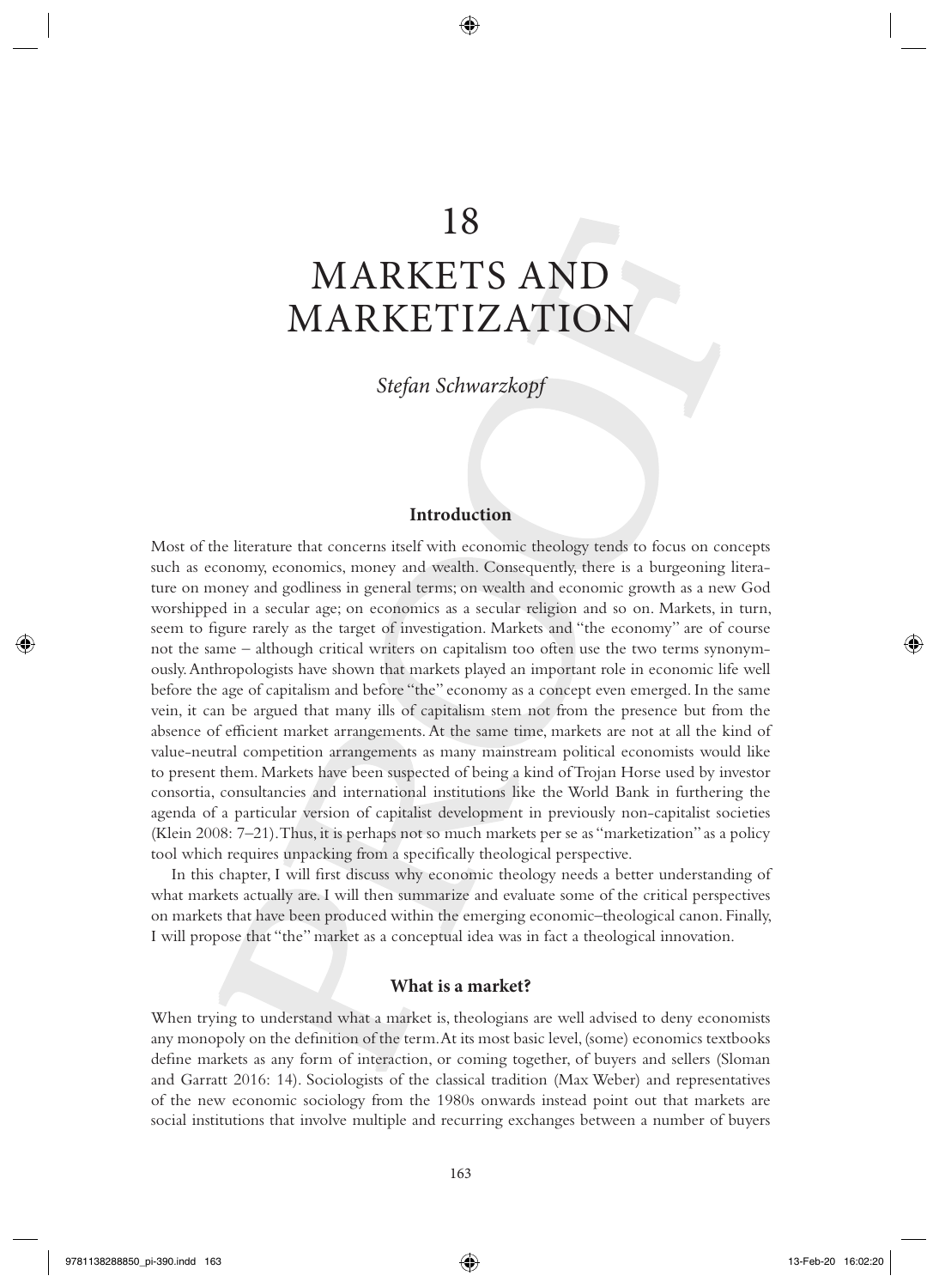❀

and sellers, and thus imply a certain level of organization and competition. In line with this, more critical economists have begun to suspect that their own science tends to generalize, dehistoricize and idealize markets:

Consequently, the idea of the market assumes a de- institutionalized form, as if it was the primeval and universal ether of all human interactions. Whenever people gather together in the name of self- interest, then a market somehow emerges in their midst. The market springs up simply as a result of these spontaneous interactions: it results neither from a protracted process of multiple institution- building nor from the full development of a historically specific commercial culture.

 *(Hodgson 2008 : 6)* 

Following the trail laid by economic sociology of the 1980s and 1990s, more recent economic sociologies have begun to interpret markets as "calculative collective devices". In order to function, so the argument goes, markets have to make the goods that are exchanged calculable, and this process of rendering things calculable requires extensive social interactions, dispositions, ideologies and material settings over and above property rights and other legal regulations which are typically stressed by institutional economics. This approach allows much better to study processes of marketization, that is, processes that lead aspects of socioeconomic life to *become* markets. A more process- oriented view helps realize that markets require devices such as technical instruments, pricing models, merchandising tools, trading protocols and visualizations such as stock tickers, but also mundane shopping carts, display shelves and (price) labels to function. Crucially, some of these devices are not of a marketor economic, but for example a legal, nature (Callon and Muniesa 2005). The importance of such conceptual clarifications about the nature of markets is of importance since most of the theological literature (see next section below) tends to treat *any* economic activity under capitalist conditions as "market"- related, while a lot of these activities might actually have to do with organizational hierarchies or networked organizations rather than market exchanges (Williamson 1973).

### The market as god

Paradoxically, the analytic stance of trying to compare and contrast markets and monotheistic religions as versions of a "hegemonic world faith system" (Foltz 2007: 135) has brought theologians and economists back together into a debate that broke off at some stage in the nineteenth century. Influential names in that debate include Robert Nelson (2001), Harvey Cox (1999, 2016), Samuel Gregg and Ian Harper (2008), Michael Novak (1982: 104-12), Deirdre McCloskey (2006), Campbell Jones (2013), David R. Loy (1997), Rodney Dobell (1995), Richard Foltz (2007), Jochen Hörisch (2013), and Christoph Deutschmann (2019). The fault lines between these authors are not between economists and theologians, but between those who defend free markets as religiously and ethically sound, and those who use religious and theological arguments to denounce capitalism and free-market economics.

The latter school of thought engages its opponents by drawing on sophisticated religious and theological analogies. In 1995, Rodney Dobell wrote about the new "individualistic religion of economics and markets" as a "particular intellectual construct –a 'European religion' or economic religion" that had become "the dominant religion of our time" ( 1995 : 232). In 1997, philosopher and Buddhist Zen teacher David R. Loy argued that

</del>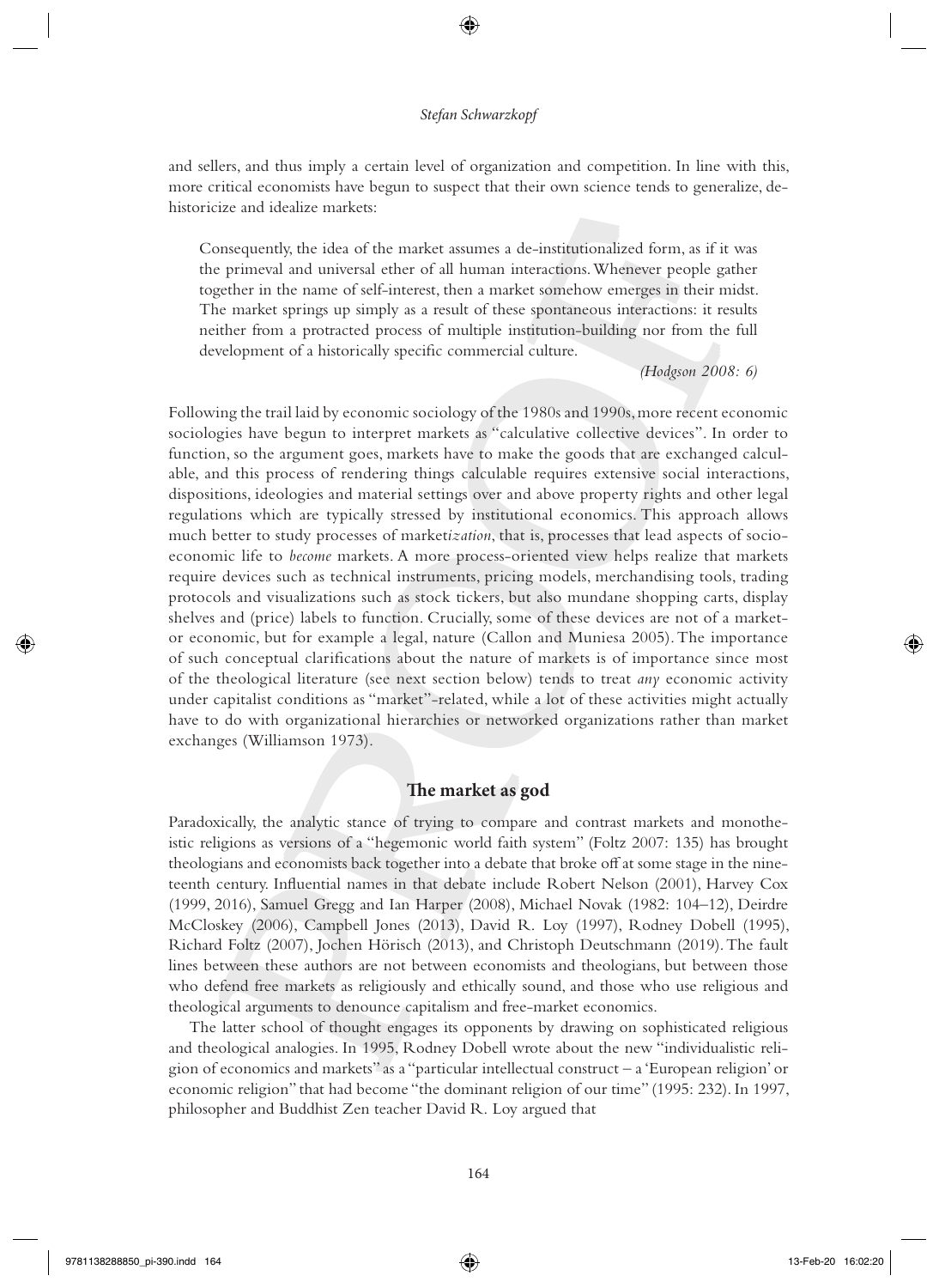#### *Markets and marketization*

❀

our present economic system should also be understood as our religion, because it has come to fulfill a religious function for us. The discipline of economics is less a science than the theology of that religion, and its god, the Market, has become a vicious circle of ever-increasing production and consumption by pretending to offer a secular salvation. The collapse of the communist "heresy" makes it more apparent that the Market is becoming the first truly world religion.

 *( 1997 : 275)* 

By the turn of the last century, this charge had become a familiar trope, as evidenced by Robert Nelson's widely reviewed *Economics as Religion* (2001) and, a few years earlier, a widely noted article in *The Atlantic* by Harvey Cox. One day, wrote the Harvard theologian Cox, a friend told him to study the business pages in order to better understand "the real" world. Cox took the advice,

vaguely fearful that I would have to cope with a new and baffling vocabulary. Instead I was surprised to discover that most of the concepts I ran across were quite familiar. Expecting a terra incognita, I found myself instead in the land of déjà vu. The lexicon of *The Wall Street Journal* and the business sections of *Time* and *Newsweek* turned out to bear a striking resemblance to Genesis, the Epistle to the Romans, and Saint Augustine's *City of God*. Behind descriptions of market reforms, monetary policy, and the convolutions of the Dow, I gradually made out the pieces of a grand narrative about the inner meaning of human history, why things had gone wrong, and how to put them right. Theologians call these myths of origin, legends of the fall, and doctrines of sin and redemption. But here they were again, and in only thin disguise: chronicles about the creation of wealth, the seductive temptations of statism, captivity to faceless economic cycles, and, ultimately, salvation through the advent of free markets, with a small dose of ascetic belt tightening along the way, especially for the East Asian economies.

 *( 1999 : 18)* 

The most recent and detailed outline of the systematic analogies and historical parallelism between Christianity and market economy can be found in Cox's *The Market as God*, which takes the reader through the various elements of Scripture that has been developed in the Market gospel, the apologetics ("Market failure") and the liturgy of the "Market Year", which includes Mother's Day, Black Friday and Santa Claus. Cox argues in a nuanced way, for example, when suggesting that Adam Smith's writings are too critical of unfettered individualism to make him a saint of free-market religion (Cox 2016: 143).

What most of this literature agrees on is that there are providentialist notions that underpin the idea of the Market as being omniscient, as having a voice that can speak and decide (more efficiently than governments, naturally) and thus being of "higher reason" than ordinary human beings (Jones 2013: Chapter 5). This is perhaps best summarized by Seele and Zapf who, in the wake of the most recent financial crisis, observed that the "rhetorical deification" of the market makes it appear "like an independent religious authority, but unlike other traditional religious authorities, the market is claimed to exist without ontological foundation in metaphysics, similar to what can be said about 'money' as earthly god, or 'anthropogenic religion'" (2015: 2).

The "Market as God" school – as I call them here – can help develop analytically useful insights which can also be translated into empirical research. In terms of the historical sociology of markets, it can be shown, for example, that *specifi c* religious teachings within Christianity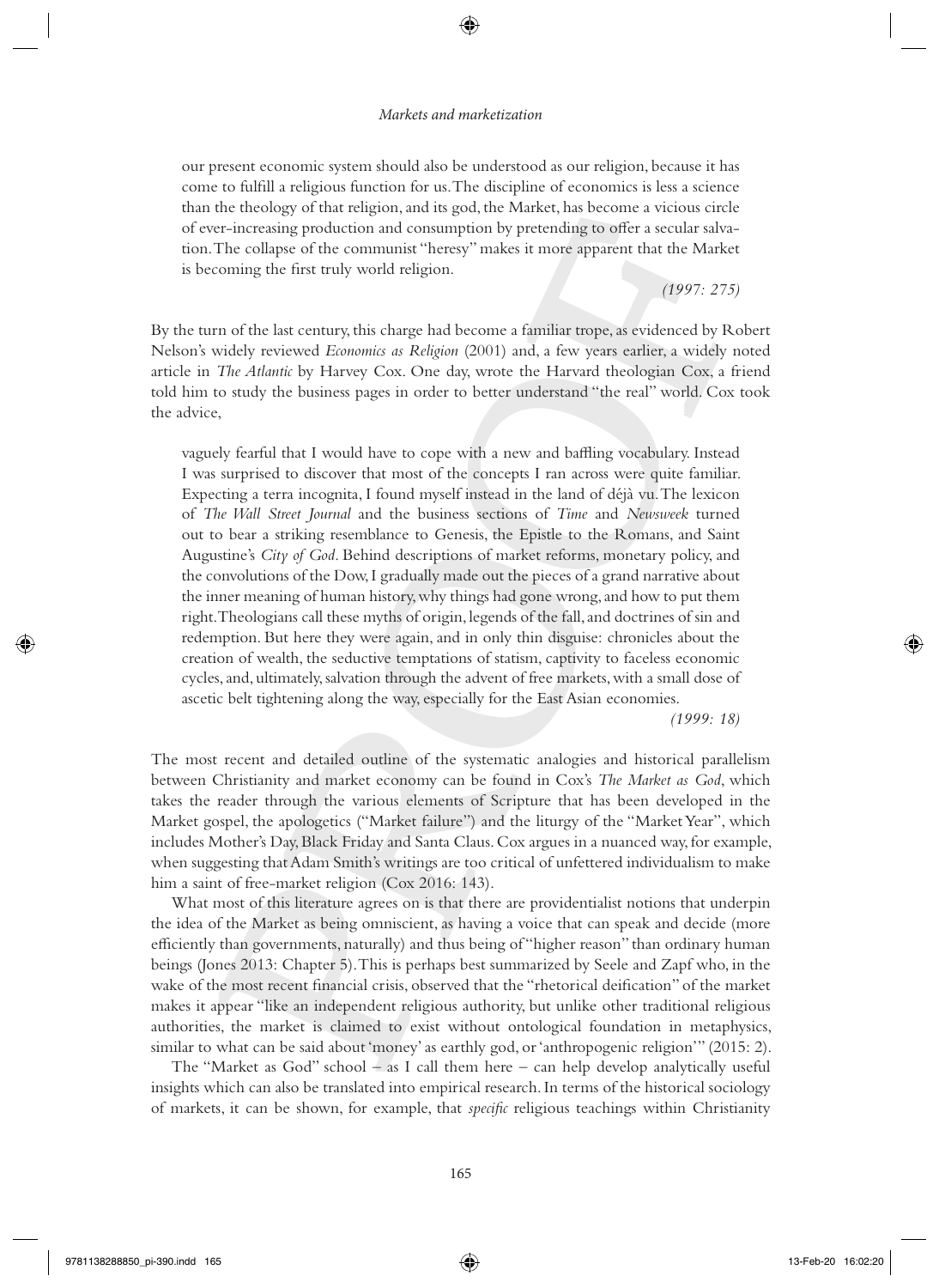❀

did indeed have an impact on the proliferation of market arrangements (Becker et al. 2016). Recently, Matthew Hedstrom (2015) has shown how a market for religion and a quasi-religious attitude to the market co-produced each other in nineteenth-century America. Vice versa, it can be shown that the increased marketization of an economy can also have a proliferating impact on the growth of religiosity in a country (Nanda 2011).

## The limitations of the "god metaphor"

The heavy reliance on parallelisms and analogies in the "Market as God" school produces its own drawbacks, too. Wondering what work precisely the metaphorical labels of "market as God" and "economics as religion" are supposed to do, the theologian Devin Singh argued:

Cox describes the market as an "ersatz religion" because it "exhibits the characteristics of classical faith," and "because the market, like the graven idols of old, was constructed by human hands" [Cox 2016: 8]. Here he curiously implies that classical (read: authentic) religion somehow falls outside the bounds of human construction despite clearly being an element of human culture and society. Furthermore, if social construction is the criterion for designating something as *ersatz*, apparently all other elements of human culture qualify and are, hence, somehow disingenuous. We also see here the familiar specter of idolatry loosely applied to the economic realm before grounds for such attribution and implied critique have been established. The parallels Cox goes on to draw among the market, religion, and the biblical God remain as allusions and appear as a form of *jouissance*, and are thus mitigated in persuasive power.

 *( 2018 : 207– 8n)* 

From a sociology-of-knowledge perspective, one could add that the allusive language of "Market as God" is held back by conceptual imprecisions, mainly because it uses a concept *as defined by* economists without unpacking that very concept. What critics might hail as a great insight – the market being imagined as omniscient – can easily be defended by particular schools of economic thought on moral grounds (McCloskey 2006: 481–7). In addition, the many varieties of market economies that exist across the world are overlooked by the "Market as God" school and not seen as worth investigating. Cox, for example, goes after the German social market economy, one that is characterized by considerable levels of social security and codetermination by trade unions, with the same vengeance as the American market ideology (Cox 2016: 154).

Finally, and most problematically, a lot of the "Market as God" literature assumes almost complete homogeneity among economists as regards their theorizations of markets, when in fact not all schools of economic thought reify or deify markets at all. For 2012 Nobel Memorial Prize Winner in Economics Alvin Roth, for example, markets are not at all beautifully omniscient and self-emerging, but very much in need of human direction and design (Roth 2015). In his book *A Natural History of Markets* , the Stanford economics professor John McMillan wrote:

Faith is not needed. … The market is not omnipotent, omnipresent, or omniscient. It is a human invention with human imperfections. It does not necessarily work well. It does not work by magic, or, for that matter, by voodoo. It works through institutions, procedures, rules, and customs.

 $(2002:8)$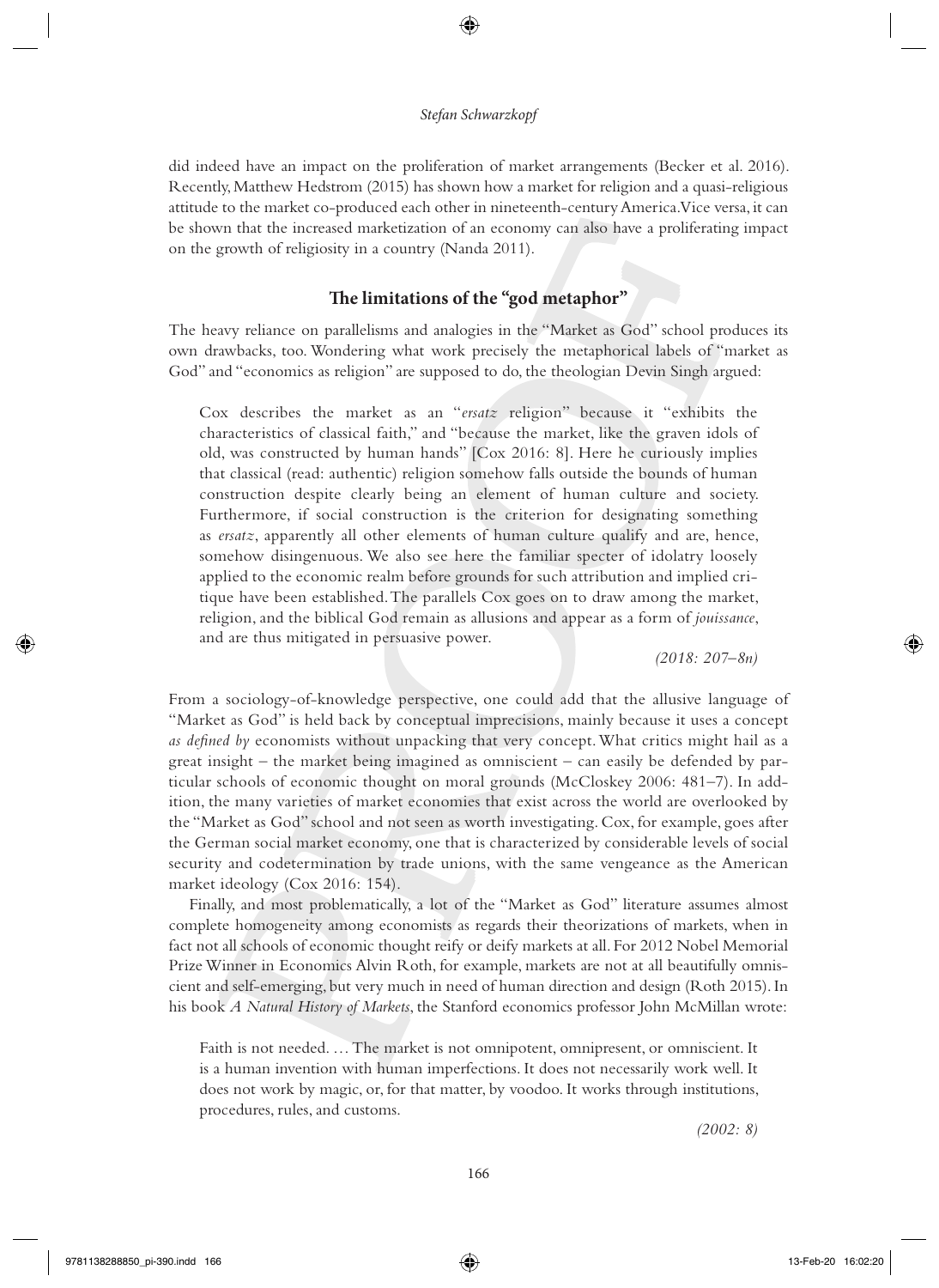#### *Markets and marketization*

❀

At this stage, it is perhaps worth noting that talk of the "religion of the market" has often been a leftist reaction to the impression that markets have gone out of control and turned from servant into master. When Walter Benjamin defined capitalism as a cult without redemption in 1921, he wrote amidst the worst hyperinflation crisis in German history. After some decades of relative silence, the "market religion" formula popped up again at the beginning of the neoliberal revolution of the early 1980s. In 1984 and 1985, the formula appeared in *Marxism Today* and *The New Left Review* (Hall 1984: 22, 1985: 16; Miliband 1985: 16). A left psychoanalytic version of this critique was first developed in Norman Brown's *Life against Death*: "We no longer give our surplus to God; the process of producing an ever-expanding surplus is in itself our God" (1961: 261).

The danger inherent in such talk, as mentioned above, is that leftist authors often think of their critique as a kind of final exposure of the inherent mystical deception that capitalism commits at the expense of the people. This ignores that such critique can be turned into an affirmative theological statement, too. A free marketer like Ronald Reagan himself argued that there was something supernatural about capitalism as it required the "willingness to believe in the magic of the marketplace" (1982: 855). The idea that "the market" might in fact also be a much better religion than the revealed, monotheistic religions was probably first stated by French Enlightenment philosopher Voltaire, who in 1733 wrote about the London stock exchange as

a place more venerable than many courts of justice, where the representatives of all nations meet for the benefit of mankind. There the Jew, the Mahometan, and the Christian transact together, as though they all professed the same religion, and give the name of infidel to none but bankrupts.

 *( 1994 [1733] : 30)* 

Voltaire's dictum that the market was a much better religion to profess because it requires only faith in profit and loss accounts is today triumphantly quoted by most right-wing and/or libertarian tracts that *defend* capitalism (Boaz 2015: 52; Griffiths 2001: 60; Henderson 2002: 123; Mack 2002: 426). Catholic free-market apologist Michael Novak wrote in 1981 that

 $capitalism - an economic system based upon markets and incentives - has, like dem$ ocracy, evangelical roots. Both democracy and capitalism breathe vital air from a moral- cultural system based on powerful ideas about the communitarian individual, the social nature of human life, emergent probability, and sin.

 *( 1981 : 380)* 

A psychoanalytic version of this defence exists, too –a mirror version of Brown's *Life against Death*. In 1985, free- market economist Steven Plaut published a book called *The Joy of Capitalism*, in which he compared the profit motive to the libido, a force that Marxist bureaucrats attempted to repress at their own peril (Plaut 1985).

#### "The" market: a theological innovation

Thus, without conceptual clarity, economic theology is in danger of losing sight of the very theological nature of what it tries to analyse. In order to identify this aim once more, it is worth remembering that although traders and trade exchange existed in antiquity, "the" market actually did not exist as a concept in Greek thought. Although *agora* and *emporion* are often used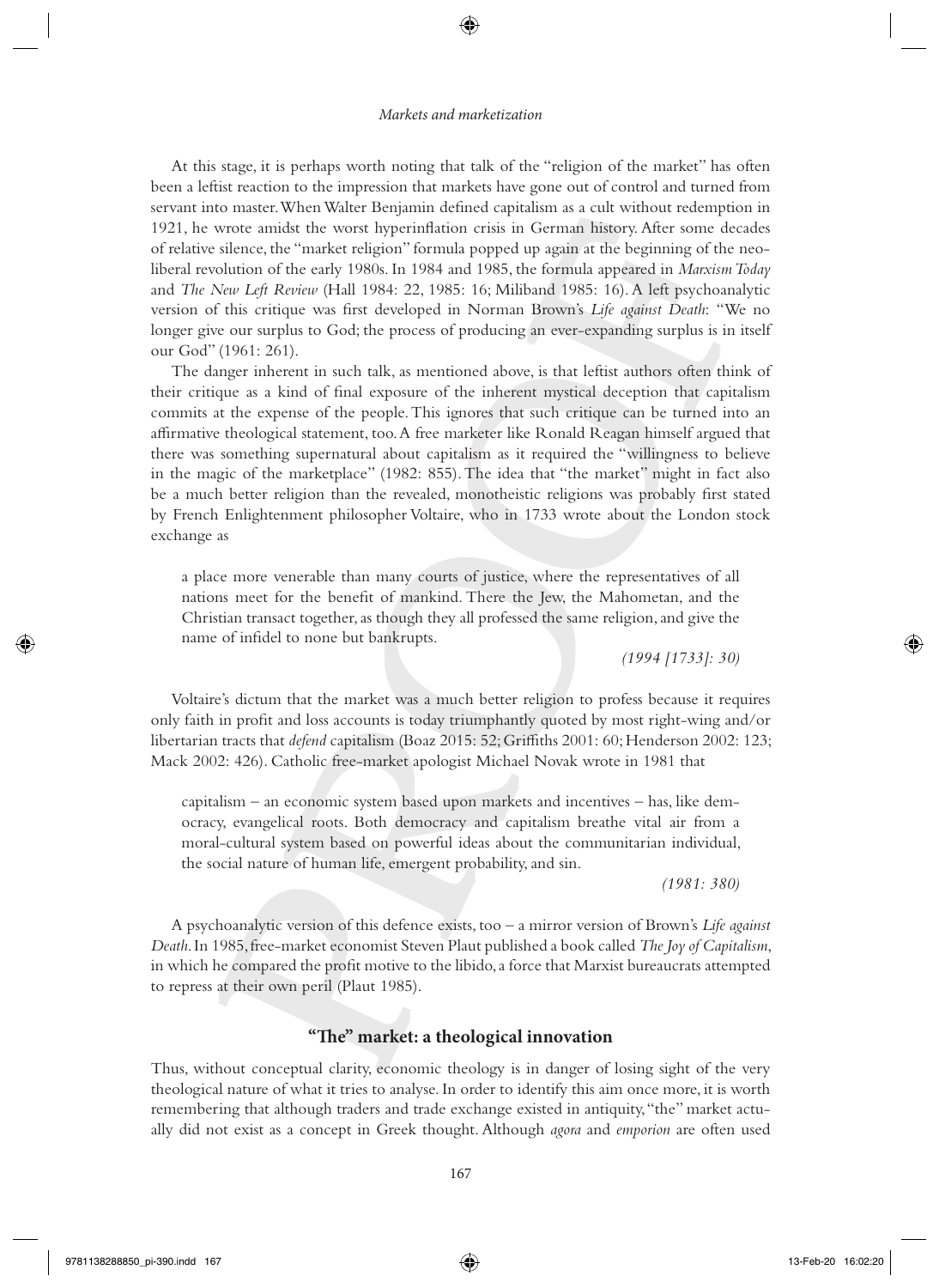❀

as equivalents, both were directly identifiable *spaces*, not the invisible institutions and strategies of social relations that modern thinkers associate with the *concept* of market. When the term *agora* appeared in the sixth century  $BC$  in Greece, it referred to an open space in which people gathered *to hold* a market. Similarly, *emporion* was the term for a house, a trading station or a market town where trade was held by traders passing through (from *en* + *poros* = "to pass through"). Just as "the" economy did not exist in antiquity, the concept of the market is a much more recent invention, too.

Curiously, while there is a lot of high-level work on the theological significance of the terms *oikos* and *oikonomia*, there seems to be little interest in unpacking the term "market" – etymologically, philosophically and theologically. Drawing a line between "market" and "economy" is important as there can also be planned, socialist and traditional householdbased economies. Although these do not involve market elements to a large extent, they are economies nevertheless. Evidently, thus, at some stage the market turned from a designated space into a more general signifier of human interaction, a social ordering mechanism, and even a form of power. This transition began during the Middle Ages, when traders, philosophers and – crucially – theologians used the Latin term *mercatus* and its French, English, German and Italian derivations, instead of the Greek terms *agora* and *emporion*, in order to describe commercial exchange.

From the Latin *mercatus* came the derivations *marché*, market, *Markt* and *mercato*, respectively. Spanish, Portuguese, French and English explorers and colonists then exported the term to other languages, such as Hindi, Bengali, Urdu, Persian, Japanese ( *m ā ketto* = market), Korean ( *maket*), and Turkish ( *marketleri*). European languages have of course also borrowed other terms for market, such as the Spanish *socco* from the Arabic *souq*, and they have generally adopted the Persian word *bazaar*. But even in Arabic, *souq* today means both a marketplace as well as the general principle of supply and demand ( ا ل س و ق ا ل ح ر ّ *as- s ūq al- ḥ urr* = free market). In modern Persian, a bazaar simply denotes a place of sellers of physical goods such as fruit and jewellery; whereas a market as a set of incentives and institutions is called by its English name, المحكولم (mârket). So here, too, a transition from specific and identifiable to general ordering principle took place at some stage.

This begs the question as to why and when this transition from a marketplace to a "placeless market" (Agnew 1986: 194) occurred. While most scholars, in the wake of Karl Polanyi's *Great Transformation*, have pointed at the nineteenth century as a key period for this transition, historians like Odd Langholm, Joel Kaye and others have shown that medieval traders and theologians developed a growing "market consciousness", that is, an understanding that market prices have a tendency to develop in sometimes unforeseen patterns which are difficult – albeit necessary – to regulate (Langholm 1998:  $77-88$ ). According to historian Kaye, Scholastic conceptions understood "the shifting estimation of value in the marketplace, recognize $[d]$  the varying effects of scarcity and need on changing prices, and accepte[d] the necessity to anticipate and calculate in order to minimize loss and maximize gain" (1998: 378). Although the reification of the market as actor and "allocator" was missing, one could see

evidence of the recognition, in both commercial and non-commercial writings, of what can legitimately be called "market order." Here, the everyday working of the marketplace in establishing prices and wages is recognized as in some sense independent of, and in many situations superior to, an order imposed by conscious human control.

 *(Kaye 1998 : 379)* 

</del>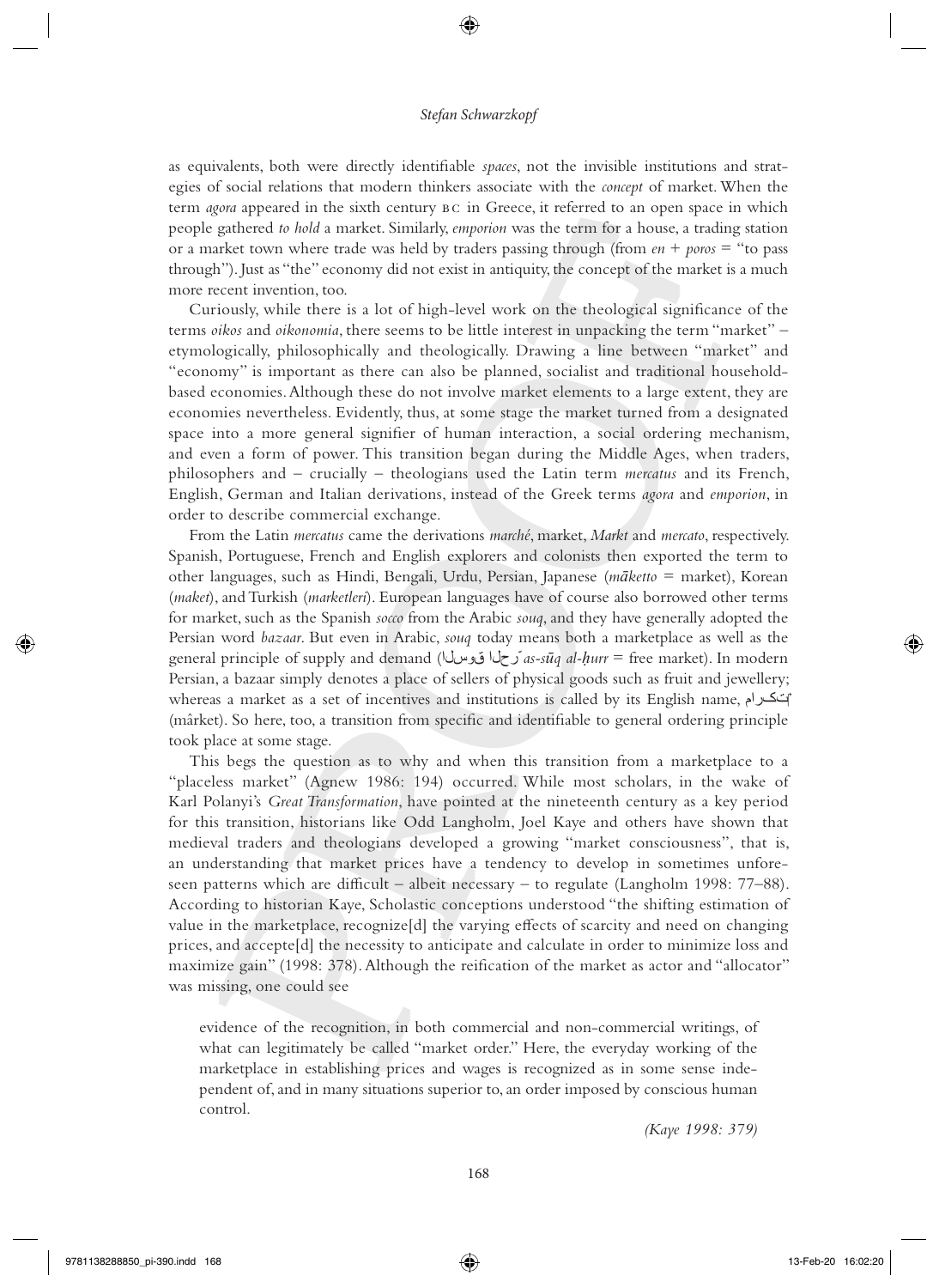# ❀

#### *Markets and marketization*

In other words, medieval theologians and traders developed a *concept* of market "mechanisms", although *terms* like "market forces" and "market economy" only really came into use at some stage between the 1920s and the 1940s, which were incidentally the same decades that saw the emergence of the concept of "the" economy (Mitchell 1998). This awareness for markets as being outside the full control of the political sovereign, a point also identified by Michel Foucault, was not only problematized by Christian theologians from Aquinas to the School of Salamanca. Muslim theologians such as the thirteenth- century Ibn Taimiyyah also developed a concept of market mechanisms (Hosseini 2003 ). However, all of them insisted that markets required delimitations and regulations, such as "just price" legislation. In other words, although the market came to be understood as having its own rationale, it *therefore* needed social ordering rather than using it as an ordering mechanism for the rest of society.

From this perspective, Adam Smith was not necessarily that original when he talked of the "invisible hand". Although he presented market forces as generally beneficent and benign, they were still something – as in Martin Luther and Thomas Aquinas – that emerged when people *met* to conduct trade. Market forces stayed on the market. Nowhere in Smith is there an idea that the impersonal ordering mechanism of the market could become an ordering principle for *all* social relations, or to "subordinate *the substance of society itself* to the laws of the market" (Polanyi 2001 [1944] : 75; italics added). That such a thing could even be attempted was an idea that only made sense from the early twentieth century onwards. It is from about 1940 onwards that a historical consciousness emerged of living in the era of a fully fledged *market society* (Briefs 1944 ; Frank 1941 ; Mises 1942 ; Polanyi 1947 , 2001 [1944] : 32). Yet, for people to arrive at such historical consciousness *and* to develop social mechanisms that could materialize its underlying concepts, it required theological work. This work began centuries before Adam Smith. Medieval theologians, not only Christian ones, first developed the idea that prices on a market could be the outcome of completely unintended and even impersonal "forces". According to Ibn Taimiyyah:

Rise and fall in prices is not always due to injustice ( *zuln*) of some people. Sometimes its reason is deficiency in production or decline in Import of the goods in demand. Thus if the desires for the good increase while its availability decreases, its price rises. On the other hand if availability of the good increases and the desires for it decrease, the price comes down. *This scarcity or abundance may not be caused by the action of any people*; it may be due to a cause not involving any injustice or, sometimes, it may have a cause that involves injustice. It is Allah the Almighty who creates desires in the hearts of people.

#### *([1381], quoted in Islahi 1985 : 51, my emphasis)*

Thus, this Sunni theologian formulated an idea that what happened on a market was not always within the full control of people, even if they did not intend any injustice. Because the market was subject to people's desires, it was also the realm of God who created these desires. Eighteenth- century deists like Adam Smith decided that these actions of God, which instilled desires in people's hearts and which then led prices to rise and fall, were all part of a higher plan. According to this particular theological interpretation, God himself had left this mechanism of desires – now redefined as "interests" – to its own devices so as to produce the best possible outcome for all (Hirschman 2012 [1977]: 34–6; but see Oslington 2011 on the "invisible hand" representing irregular, special providential action). Late eighteenth- and early nineteenthcentury Anglican theologians in particular, such as Josiah Tucker, John Bird Sumner and Richard Whately played an important role in first explaining and then justifying a self-organizing market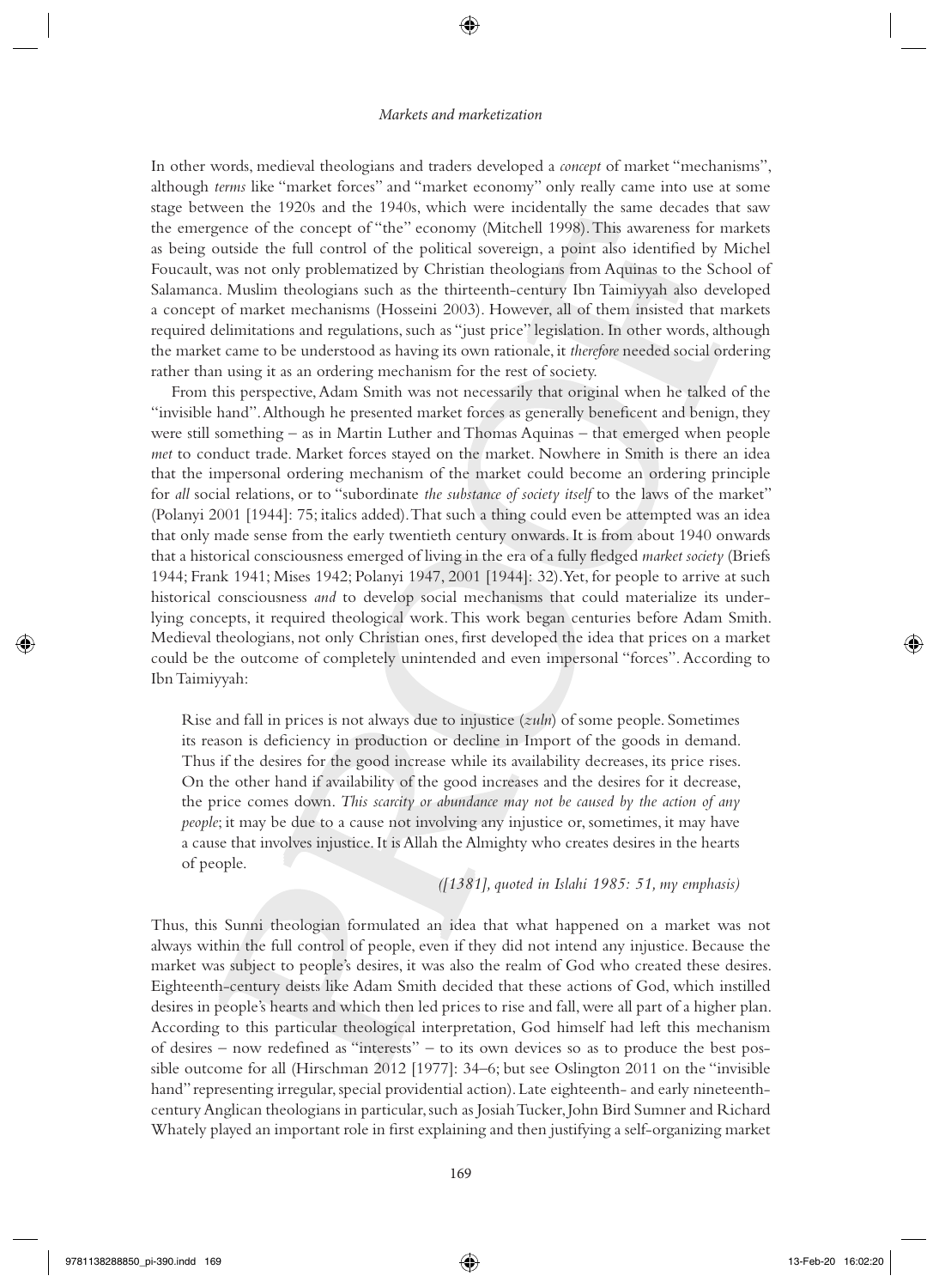◈

order from a theological perspective. For them, the "invisible hand" metaphor clearly stood for God's providential plan and the inherent coherence of market movements was a proof for the existence of God. Within that framework, the idea of a *self- regulating* market economy was important as it could be used for the general project of natural theology (Rashid 1977: 152).

At the same time, Sumner and Whately needed to defend the new field of political economy against its takeover by atheists and political radicals such as Jeremy Bentham and J. S. Mill. Anglicans like Whatley thus presented political economy as a value- neutral "science" that should be kept free from proto-socialist political ideologies, and that could no more be in conflict with religion as mathematics or the science of planetary movement (Waterman  $2004$ : 120–6). As Waterman and Emmett have argued, it was this defence of the economic realm against political radicals which then contributed to the split between theology and economics ("science") (Emmett 2014). This also meant, however, that these theologians had to remove the unmoved mover from matters economic *for theological reasons*. What was left within economics was the market mechanism as the best possible social ordering device (Oslington 2017 ). This is not the same as to say that markets are "our new God". Rather, in line with Carl Schmitt's dictum about the theological origins of modern concepts of state and constitution, this indicates that "God" was needed to create "the market" as the concept we know today.

#### **Conclusions**

Critical theological thought on the contemporary prevalence of market arrangements has had a crucial effect on public debate. Secular commentators like the German economic sociologist Wolfgang Streeck are fond of talking about the neoliberal "market religion" ( 2012 : 67). The "Market  $=$  God" equation continues to be a sting in the flesh of capitalism's conscience, as some reviews of Harvey Cox's book *The Market as God* reveal. On the *Mises Wire*, a news blog maintained by The Mises Institute, a free- market think tank, the book was rubbished as "empty of cognitive content", written by an "intellectual magpie skilled at arousing undergraduate students" (Gordon 2016). In the *Financial Times*, the book was said to be based on a "fundamental error" (Ben-Ami 2016). Against the inherent negativity of the "Market  $=$  God" metaphor, stock traders invoke a sense of moral virtue that underpins this equation. According to Xiaojia (Charles) Li, US- trained CEO of the Hong Kong Stock Exchange, faith in the market God is righteous as it teaches a sense of humility to the powerful: "We are very humble because we know that the market is God, and the market will decide what the market wants to do" (Curran 2014).

The previous quote signals that future research in economic theology is probably best advised to move on from the metaphorical stage of Market– God comparisons and enter a phase of more empirical, second- order- level research. As Seele and Zapf have shown empirically, journalists, economists and traders *talk* about markets as if they were a separate metaphysical entity of higher order (2015: 13–18). Thus, instead of debating to what extent market capitalism "really" resembles a religion and its economists a priesthood, it might be more fruitful to investigate what it is that people do when they use the all-powerful God metaphor. It could be asked, for instance, whether the Market– God comparison is a product of a particular North American, Puritan mindset, which in a perverse way actually provided ammunition to those who aimed at defending markets against their detractors.

Future economic theologians will also need to engage much more in a type of historical research that transcends the confines of specifically Christian thought on the nature and morality of markets.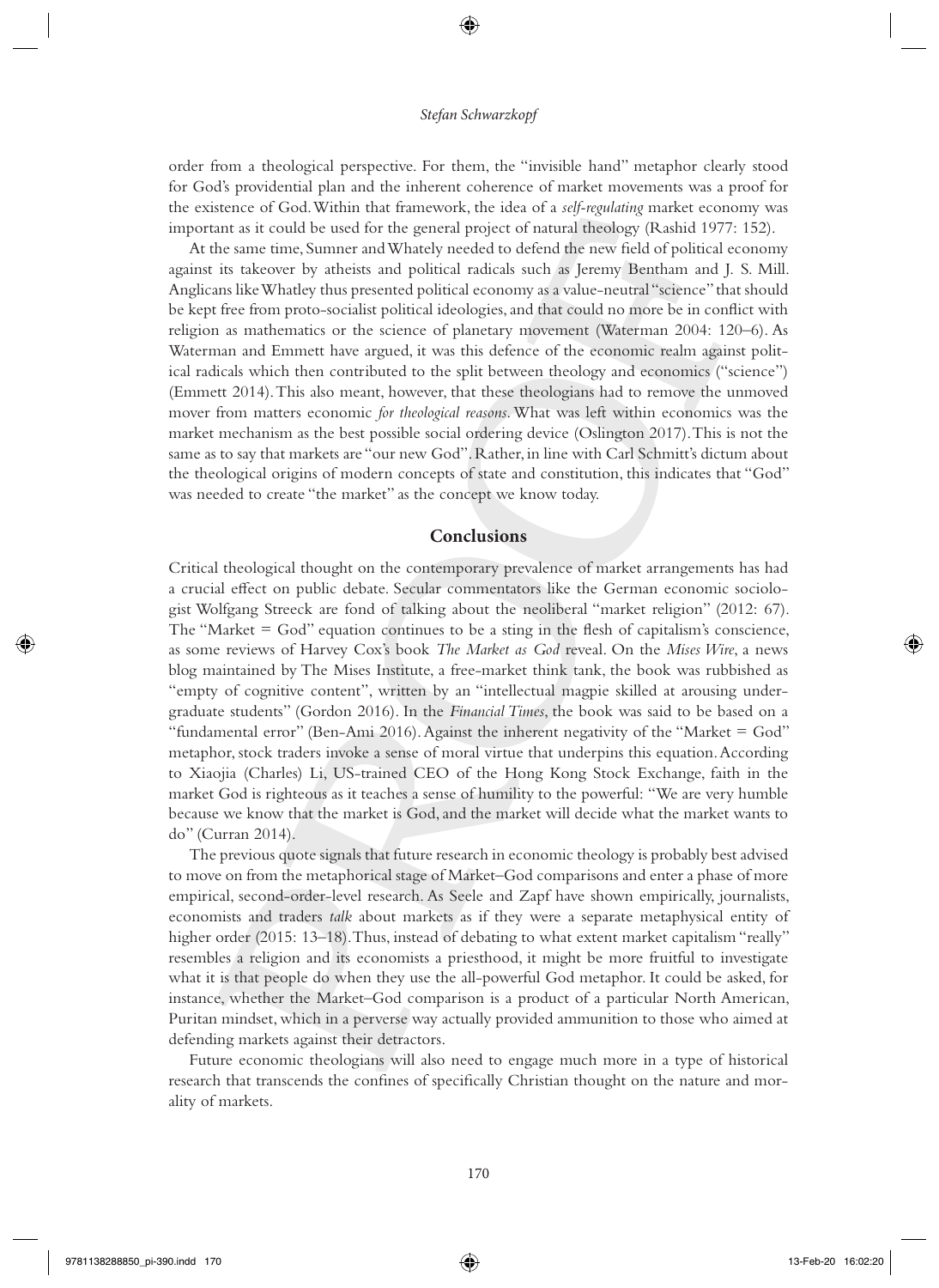#### *Markets and marketization*

❀

#### **References**

- Agnew, J.-C. (1986), *Worlds Apart: The Market and the Theater in Anglo-American Thought, 1550–1750*, Cambridge : Cambridge University Press .
- Becker, S., Pfaff, S. and Rubin, J. (2016), "Causes and Consequences of the Protestant Reformation", *Explorations in Economic History*, 62 (October): 1-25.
- Ben-Ami, D. (2016), "Strange Parallels of Theology and Finance", *Financial Times* (FT Wealth), 21 October: 56-7.

Boaz, D. (2015), *The Libertarian Mind: A Manifesto for Freedom*, New York: Simon & Schuster.

- Briefs, G. (1944), "The Roots of Totalism", *Thought: Fordham University Quarterly*, 19 (No. 1): 49–70.
- Brown, N. O. (1961), *Life Against Death: The Psychoanalytic Meaning of History*, New York: Vintage.
- Callon, M. and Muniesa, F. (2005), "Peripheral Vision: Economic Markets as Calculative Collective Devices", *Organization Studies*, 26 (No. 8): 1229-50.
- Cox, H. (1999), "The Market as God", *The Atlantic*, 283 (March): 18-23.
- Cox, H. (2016), *The Market as God*, Cambridge, MA: Harvard University Press.
- Curran , E.( 2014 ), " Buying in China Stock Link Falls Again ", *Wall Street Journal* (Europe Edition), 20 November: 26 .
- Deutschmann, C. (2019), *Disembedded Markets: Economic Theology and Global Capitalism*, London: Routledge.
- Dobell, A. R. (1995), "Environmental Degradation and the Religion of the Market". In: H. Coward (ed.), *Population, Consumption, and the Environment, Albany: State University of New York Press, pp. 229–50.*
- Emmett, R. (2014), "Economics and Theology after the Separation". In: P. Oslington (ed.), *The Oxford* Handbook of Christianity and Economics, Oxford: Oxford University Press, pp. 135-50.
- Foltz, R. (2007), "The Religion of the Market: Reflections on a Decade of Discussion", *Worldviews*, 11  $(No. 2)$ : 135–54.
- Frank, J. (1941), "An Economic Basis for Liberal Values", *The Southern Review*, 7 (No. 1-2): 21-39.
- Gordon , D.( 2016 ), " Is the Market Our God? ", *The Mises Wire*, 11 November. Online at: https:// mises.org/ wire/market-our-god [Accessed 7 November 2018].
- Griffiths, B. (2001), *Capitalism, Morality and Markets*, London: IEA.
- Hall, S. (1984), "The Culture Gap", *Marxism Today*, January: 18-22.
- Hall, S. (1985), "Faith, Hope or Clarity", Marxism Today, January: 15-19.
- Harper, I. R. and Gregg, S. (eds.) (2008), *Christian Theology and Market Economics*, Northampton, MA: Edward Elgar.
- Hedstrom, M. (2015), "The Commodification of William James: The Book Business and the Rise of Liberal Spirituality in the Twentieth Century United States ". In: J. Stievermann , P. Goff and D. Junker (eds.), *Religion and the Marketplace in the United States*, New York : Oxford University Press , pp. 125 – 44 .

Henderson, D. (2002), *The Joy of Freedom: An Economist's Odyssey*, Upper Saddle River, NJ: Prentice Hall.

- Hirschman, A. (2012 [1977]), *The Passions and the Interests: Arguments for Capitalism before Its Triumph*, Princeton, NJ: Princeton University Press.
- Hodgson , G.( 2008 ), " Markets ". In: S. Durlauf andL. Blume(eds.), *The New Palgrave Dictionary of Economics*, 2nd ed., London: Palgrave. Online edition: https://link.springer.com/referencework/10.1057/978-1-349-95121-5#toc [Accessed 21 October 2018].
- Hörisch, J. (2013), *Mann muss dran glauben: die Theologie der Märkte*, München: Wilhelm Fink.
- Hosseini, H. S. (2003), "Contributions of Medieval Muslim Scholars to the History of Economics and Their Impact: A Refutation of the Schumpeterian Great Gap". In: J. E. Biddle, J. B. Davis and W. J. Samuels (eds.), *A Companion to the History of Economic Thought*, Malden, MA: Blackwell, pp. 28–45. Islahi, A. A.( 1985 ), " Ibn Taimiyah's Concept of Market Mechanism ", *Journal of Research in Islamic Economics*,  $2(No. 2)$ :  $51-60$ .

Jones, C. (2013), *Can the Market Speak?*, Winchester: Zero Books.

- Kaye, J. (1998), "Monetary and Market Consciousness in Thirteenth and Fourteenth Century Europe". In: S. T. Lowry and B. Gordon(eds.), *Ancient and Medieval Economic Ideas and Concepts of Social Justice*, Leiden: Brill, pp. 371-403.
- Klein, N. (2008), *The Shock Doctrine: The Rise of Disaster Capitalism*, New York: Picador.
- Langholm, O. (1998), *The Legacy of Scholasticism in Economic Thought: Antecedents of Choice and Power*, Cambridge : Cambridge University Press .
- Loy, D. R. (1997), "The Religion of the Market", *Journal of the American Academy of Religion*, 65  $(No. 2)$ : 275-90.